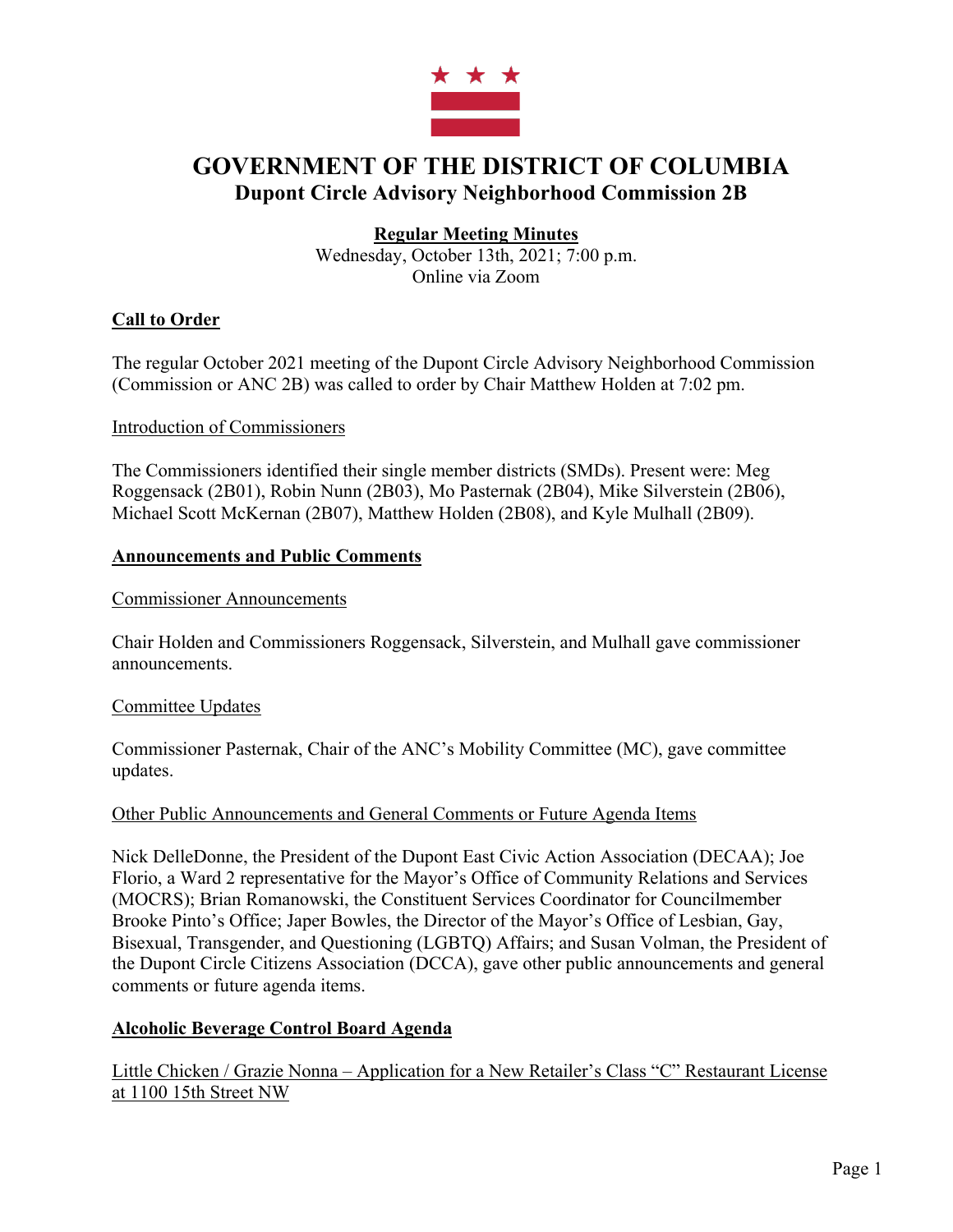# *The Commission did not take any action regarding this matter.*

#### Akedo – Application for a New Retailer's Class "C" Tavern License at 1100 15th Street NW

Commissioner Pasternak moved to adopt a proposed resolution regarding the matter. Chair Holden seconded the motion, which was voted on and passed (VOTES: 7-0-0). The resolution reads as follows:

ANC 2B supports Akedo's request for a stipulated license as part of the establishment's application for a new Retailer's Class "C" Tavern license at 1100 15th Street NW based on the following conditions:

- $\bullet$  the interior hours stated in the application be amended to reflect a closing of 3:00 am on Saturdays,
- the hours of operation and sales/service/consumption for the summer garden stated in the application be amended to be Sunday through Thursday from 8:00 am to 12:00 am and Friday through Saturday from 8:00 am to 2:00 am, and
- the hours of live entertainment for the summer garden stated in the application be amended to be Sunday through Thursday from 8:00 am to 10:00 pm and Friday through Saturday from 8:00 am to 12:00 am.

## SHOTO – Application for a New Retailer's Class "C" Restaurant License at 1100 15th Street NW

Commissioner Pasternak moved to adopt a proposed resolution regarding the matter. Chair Holden seconded the motion, which was voted on and passed (VOTES: 7-0-0). The resolution reads as follows:

ANC 2B supports SHOTO's request for a stipulated license as part of the establishment's application for a new Retailer's Class "C" Restaurant license at 1100 15th Street NW based on the following conditions:

- $\bullet$  the interior hours stated in the application be amended to reflect a closing of 3:00 am on Saturdays,
- the hours of operation and sales/service/consumption for the summer garden stated in the application be amended to be Sunday through Thursday from 8:00 am to 12:00 am and Friday through Saturday from 8:00 am to 2:00 am, and
- the hours of live entertainment for the summer garden stated in the application be amended to be Sunday through Thursday from 8:00 am to 10:00 pm and Friday through Saturday from 8:00 am to 12:00 am.

Foxtrot – Application for a New Retailer's Class "B" Full Service Grocery Store License at 1601 Connecticut Avenue NW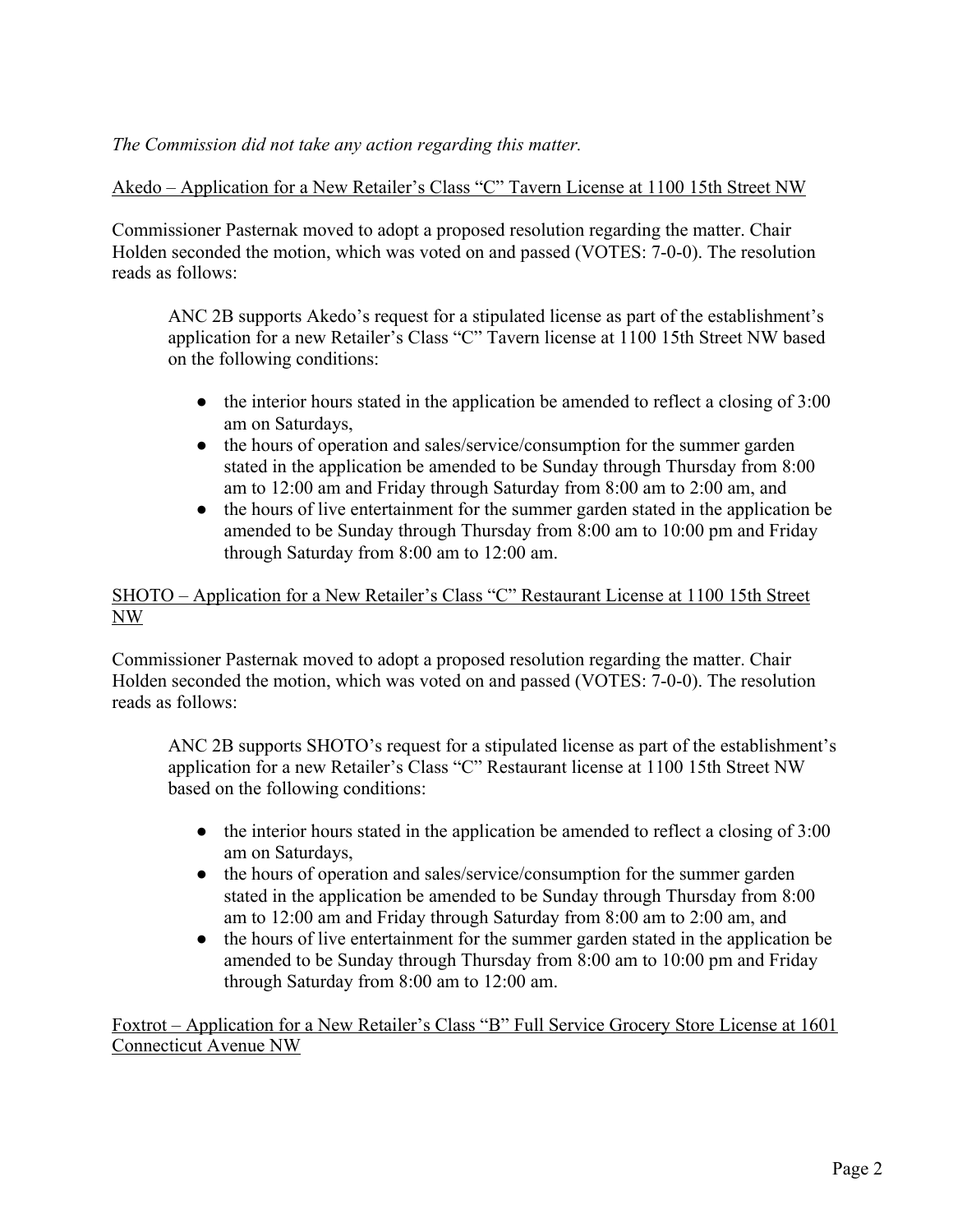Commissioner Nunn moved to adopt a proposed resolution regarding the matter. Commissioner Silverstein seconded the motion, which was voted on and passed (VOTES: 7-0-0). The resolution reads as follows:

ANC 2B supports Foxtrot's request for a stipulated license as part of the establishment's application for a new Retailer's Class "B" Full Service Grocery Store license at 1601 Connecticut Avenue NW.

#### Foxtrot – Application for a New Retailer's Class "C" Restaurant License at 1601 Connecticut Avenue NW

Commissioner Nunn moved to adopt a proposed resolution regarding the matter. Commissioner Silverstein seconded the motion, which was voted on and passed (VOTES: 7-0-0). The resolution reads as follows:

ANC 2B supports Foxtrot's request for a stipulated license as part of the establishment's application for a new Retailer's Class "C" Restaurant license at 1601 Connecticut Avenue NW.

Surfside Taco Stand – Application for a New Retailer's Class "C" Restaurant License at 1800 N Street NW

Commissioner Silverstein moved to adopt a proposed resolution regarding the matter. Chair Holden seconded the motion, which was later withdrawn.

Commissioner Silverstein moved to adopt a proposed resolution regarding the matter. Commissioner Nunn seconded the motion, which was voted on and passed (VOTES: 7-0-0). The resolution reads as follows:

ANC 2B supports Surfside Taco Stand's request for a stipulated license as part of the establishment's application for a new Retailer's Class "C" Restaurant license at 1800 N Street NW.

## **Land Use Agenda**

1899 Pennsylvania Avenue NW – Application for an Area Variance from the Penthouse Use Restrictions to Allow Habitable Penthouse Space Within the Restricted Security Zone

Commissioner Pasternak moved to adopt a proposed resolution regarding the matter. Commissioner Silverstein seconded the motion, which was voted on and passed (VOTES: 7-0- 0). The resolution reads as follows:

WHEREAS, 1899 Penn Property LLC, the applicant for Board of Zoning Adjustment (BZA) application #20541, is seeking support for an area variance from the general penthouse regulations to construct a penthouse addition atop 1899 Pennsylvania Avenue NW, located in the D-6 zone and White House security zone,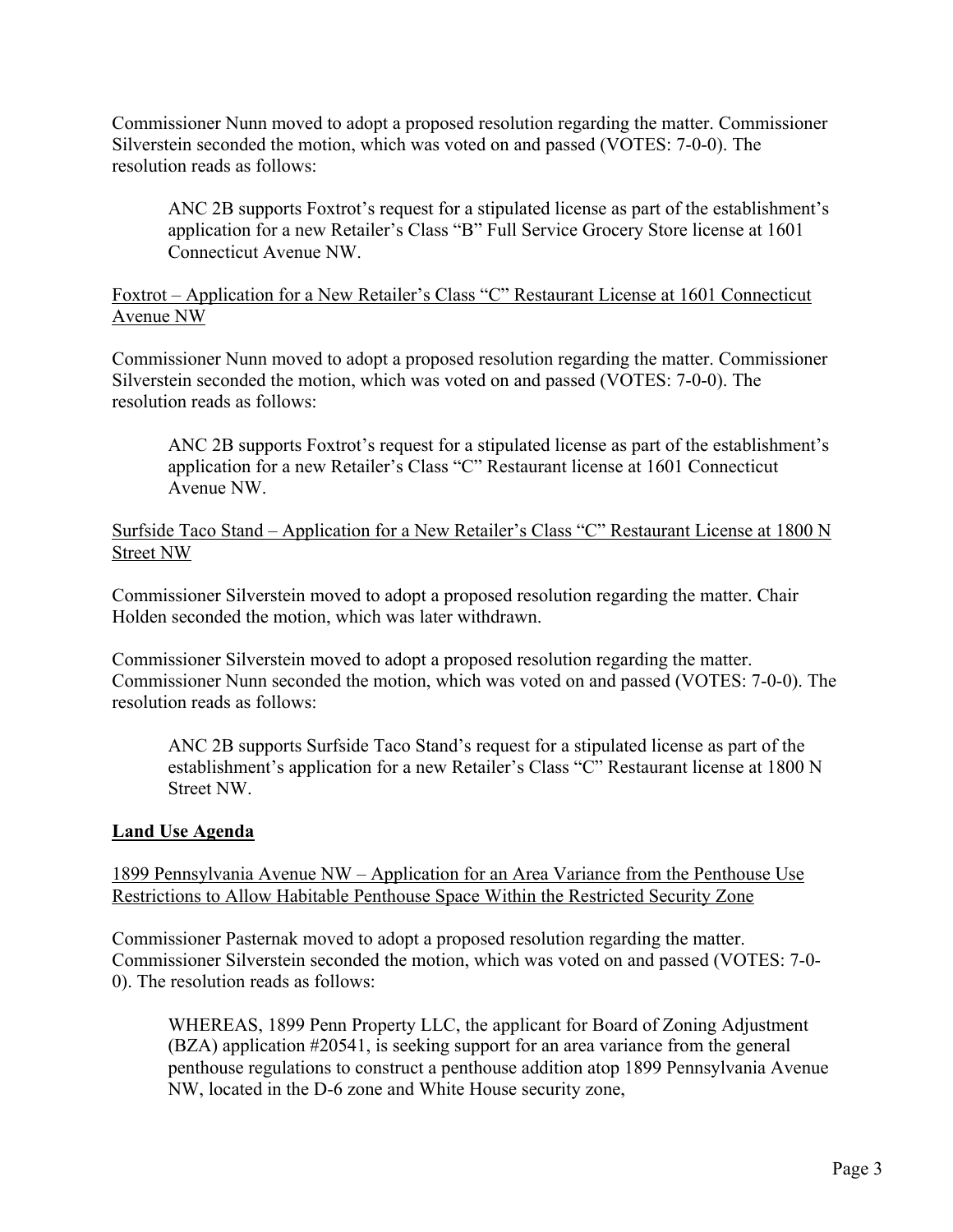WHEREAS, the applicant presented a thoughtful and discrete addition to the existing rooftop structure that is not visible from surrounding public rights-of-way,

WHEREAS, the applicants noted that the U.S. Secret Service, via email, expressed no objection to the proposed plans, and

WHEREAS, ANC 2B believes that the concept plans appear to be in harmony with the general purpose and intent of the zoning regulations and zoning maps.

THEREFORE, BE IT RESOLVED that ANC 2B supports BZA application #20541 as presented in October of 2021.

Consideration of a Resolution Regarding the Updated Plans for the Stead Park Recreation Center Application Before the Historic Preservation Review Board

and

Consideration of a Resolution Regarding the Updated Plans for the Stead Park Recreation Center Application Before the U.S. Commission of Fine Arts

and

## **Public Space Committee Agenda**

Public Space Application by the Department of General Services for Streetscape Improvements, Including New Seating, a New Retaining Wall, a New Trash Receptacle, Paving, and Landscaping, for the Stead Park Recreation Center Project at 1625 P Street NW

Chair Holden moved to adopt three proposed resolutions to the Historic Preservation Review Board, the U.S. Commission of Fine Arts, and the Public Space Committee regarding the matter. Commissioner Mulhall seconded the motion, which was voted on and passed (VOTES: 7-0-0). The resolutions read as follows:

WHEREAS, the Department of General Services (DGS) is seeking support for updated plans for the Stead Park Recreation Center and related public space improvements,

WHEREAS, plans previously supported by ANC 2B had to be reconsidered in response to budget overruns and global supply chain challenges,

WHEREAS, the updated project plan largely accommodates all previous programmatic elements, with the exception of a dedicated area for outdoor adult fitness,

WHEREAS, the updated project will continue to be the first net zero building constructed by the Department of General Services and the Department of Parks and Recreation (DPR),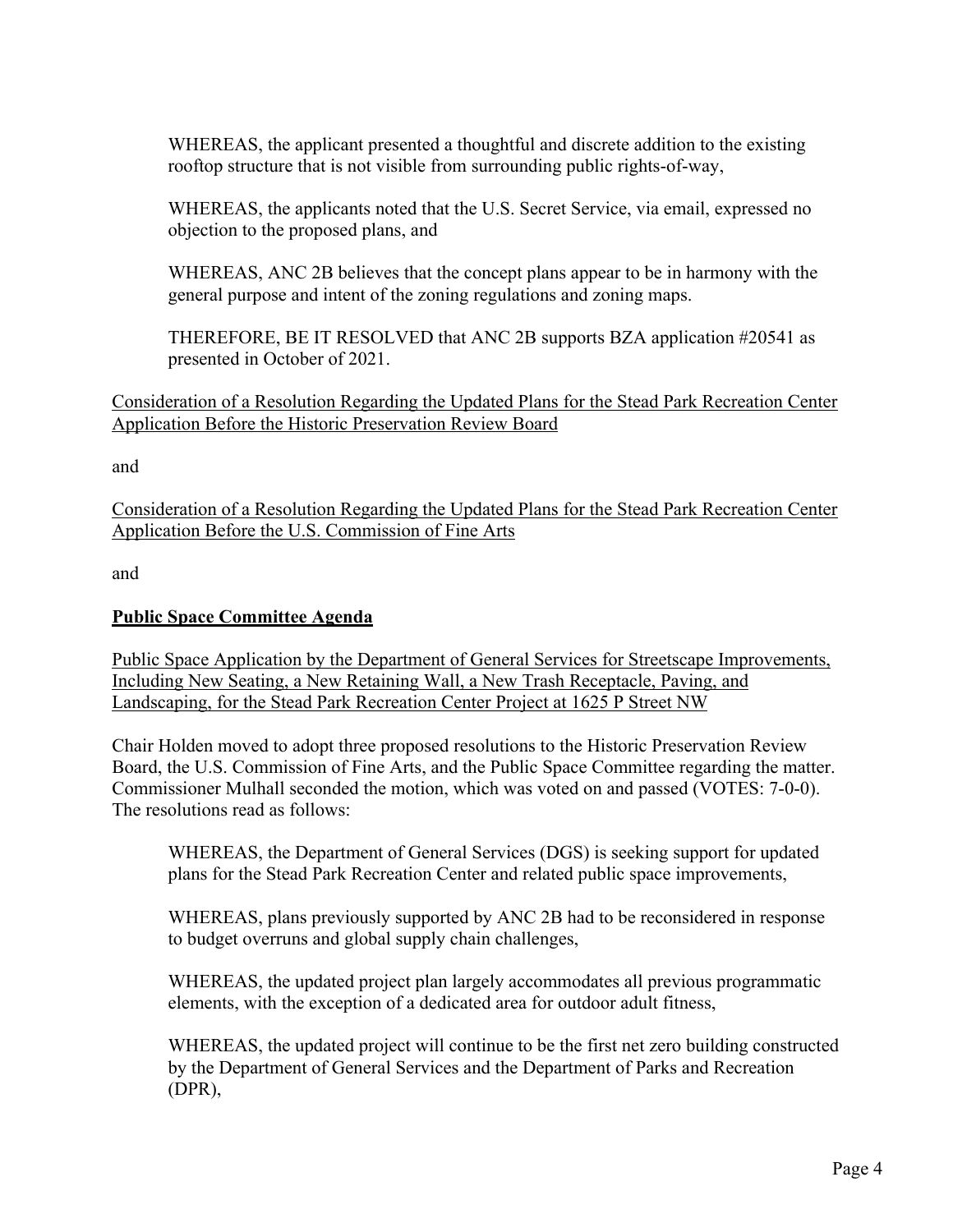WHEREAS, questions were raised regarding the general design of the new building, particularly in regard to the quality of the outdoor space beneath the solar canopy covering the children's play area, the loss of the outdoor programmable area with the proposed entry plaza, and the loss of existing trees and mature tree canopy between the building and P Street NW,

WHEREAS, suggestions were made to explore alternatives to chain link fencing surrounding the basketball court; consider opportunities for an outdoor programmable space at the new entry plaza and seating for companions of children; preserve to the greatest extent possible existing trees since the entry plaza will remain at its existing grade, and examine how to improve the quality and character of the outdoor space below the eastern-most solar canopy,

WHEREAS, ANC 2B's Land Use Committee felt that further design revisions might satisfactorily address the issues raised, and

WHEREAS, the project could benefit from continued community outreach and engagement led by the applicant team.

THEREFORE, BE IT RESOLVED that ANC 2B generally supports the revised project plans, with specific considerations listed above herein to be considered and incorporated in further consideration and development, and requests that the Department of Parks and Recreation and the project team continue to engage and consult with the ANC, park users, and community stakeholders on the continued development of the project until completion.

Public Space Application by Embassy of the Arab Republic of Egypt for Streetscape Improvements, Including Fence Repair, Restoration of Entrance Steps, New Walkway and Walkway Lighting, New Parking Lot, and Landscaping, at 1303 New Hampshire Avenue NW

Commissioner Silverstein moved to adopt a proposed resolution regarding the matter. Chair Holden seconded the motion, which was voted on and passed (VOTES: 7-0-0). The resolution reads as follows:

ANC 2B supports the Embassy of the Arab Republic of Egypt's public space application for streetscape improvements at 1303 New Hampshire Avenue NW.

Public Space Application by Swahili Village / The Consulate for a New, Un-Enclosed Sidewalk Café with 6 Tables and 20 Seats at 1990 M Street NW

Commissioner Silverstein moved to adopt a proposed resolution regarding the matter. Commissioner Mulhall seconded the motion, which was voted on and passed (VOTES: 7-0-0). The resolution reads as follows: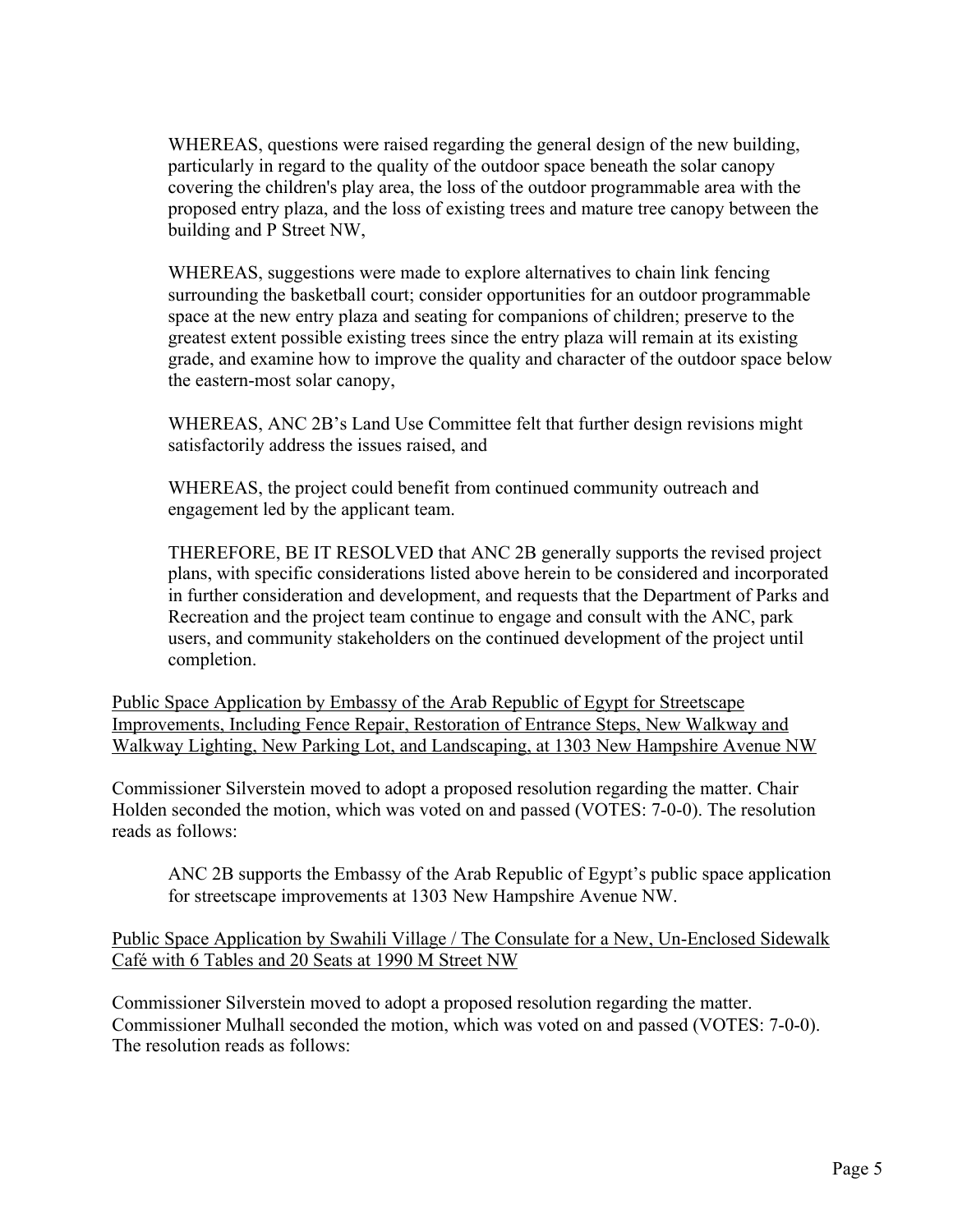ANC 2B supports Swahili Village / The Consulate's public space application for a new, un- enclosed sidewalk café with 6 tables and 20 seats at 1990 M Street NW based on the condition that there will be no increase in the footprint of the establishment's current sidewalk café.

## **General Agenda**

Consideration of a Resolution Regarding Pedestrian and Cyclist Safety at the Intersection of New Hampshire Avenue and S Street NW

Chair Holden moved to adopt a proposed resolution regarding the matter. Commissioner Pasternak seconded the motion, which was voted on and passed (VOTES: 7-0-0). The resolution reads as follows:

WHEREAS, on Friday, September 24, four year old Nathan Ballard-Means was struck by a SUV that failed to stop at the intersection of New Hampshire Avenue and S Street NW, while Nathan crossed on his balance bike in the crosswalk with his mother after stopping to check that the intersection was clear,

WHEREAS, while Nathan's injuries were minor, two other children – four year old Zy'aire Joshua and five year old Allison Hart – have lost their lives while crossing streets in their neighborhoods,

WHEREAS, a father and his six and eight year old daughters were struck and suffered serious injuries while crossing Mississippi Avenue and Wheeler Road SE as part of "Walk to School Day" on Wednesday October 6,

WHEREAS, as of October 1, thirty people have died in traffic-related collisions, including bicycle and pedestrian safety advocate Jim Pagels,

WHEREAS, Code for DC estimates that the number of collisions between vehicles and pedestrians or bicyclists is underreported by 30%,

WHEREAS, Vision Zero DC is an action plan to achieve zero traffic fatalities and serious injuries by 2024, including improvements to pedestrian and non-vehicle infrastructure,

WHEREAS, DC Auditor Kathy Patterson is now undertaking a complete audit of how the District Department of Transportation (DDOT) is implementing Vision Zero policies, including questions of equitable allocation of resources,

WHEREAS, the FY 2022 budget approved by the DC Council includes a mechanism to ensure full funding to implement Vision Zero,

WHEREAS, Councilmember Mary Cheh, Chair of the DC Council's Committee on Transportation and the Environment, together with Councilmember Charles Allen, have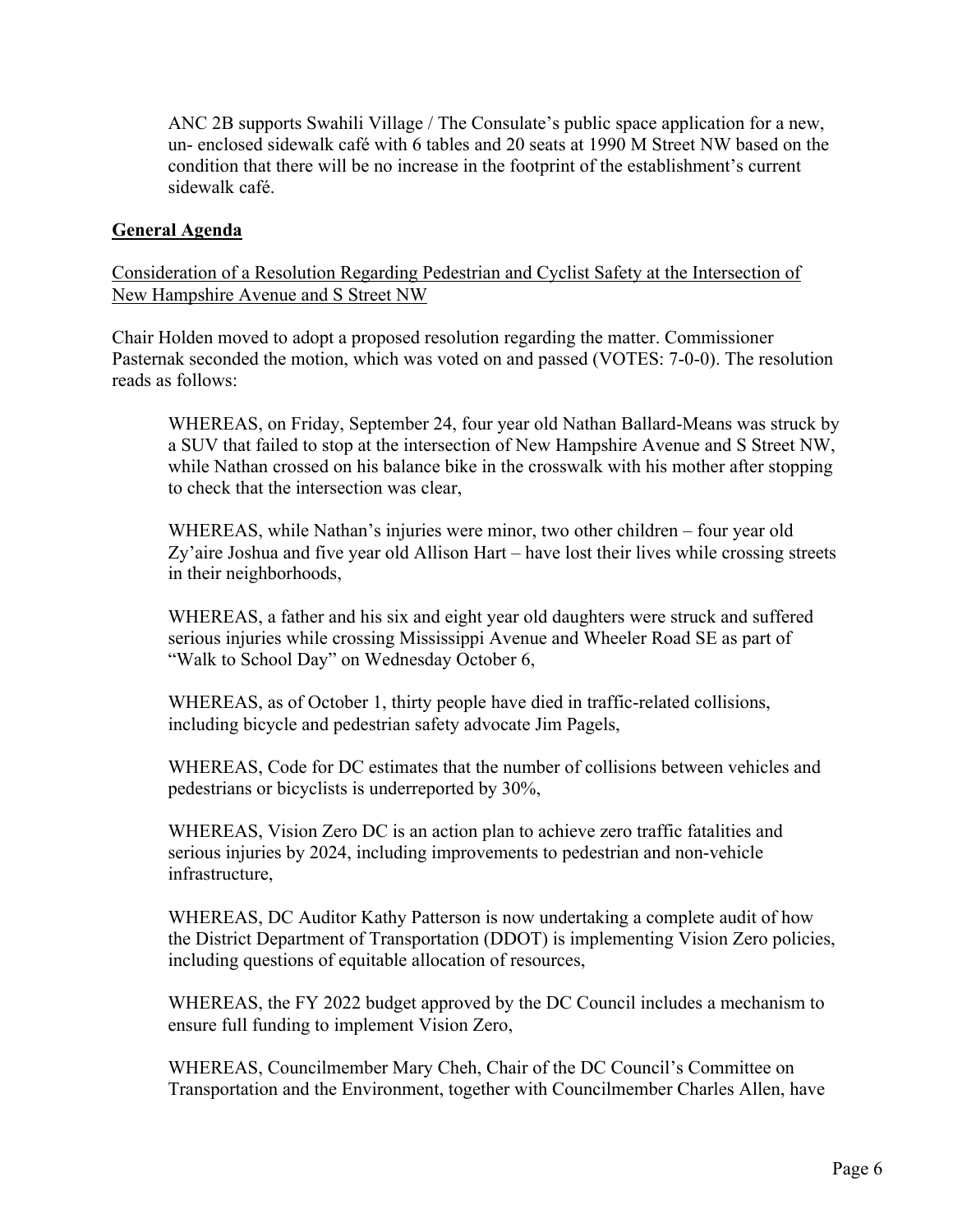urged the Bowser Administration to implement Vision Zero with urgency to ensure pedestrian safety,

WHEREAS, the New Hampshire Avenue and S Street NW intersection has been previously identified as a hazardous intersection meriting immediate safety improvements by an independent consultant assessing Safe Routes to School for Ross Elementary School located in the 1700 block of R Street NW,

WHEREAS, on September 23, 2021, representatives from DDOT and the Mayor's Office of Community Relations and Services met with ANC 2B Commissioner Meg Roggensack, as well as Nathan's parents John Means and Rebecca Ballard, to hear about the accident and to discuss possible responses to make this intersection safer for pedestrians and other non-vehicle users, and

WHEREAS, DDOT pledged to install double-backed stop signs on all approaches to this intersection (service request #21-00430505) and new markings for curb extensions and high visibility crosswalks at this intersection, including adjacent 17th Street NW (service request #21-00430532).

THEREFORE, BE IT RESOLVED that ANC 2B urges DDOT to prioritize these service requests for immediate action in view of the longstanding concerns raised at this intersection and the urgent safety issues presented to residents, including children using this intersection to and from nearby Ross Elementary School.

BE IT FURTHER RESOLVED that ANC 2B urges DDOT to take immediate action on improving the intersections, crosswalks, and signage identified in the "Ross Elementary School Action Plan" from the DC Safe Routes to School 2020 review.

BE IT FURTHER RESOLVED that ANC 2B urges DDOT to install curb extensions at the intersection of New Hampshire Avenue and S Street NW, a traffic calming measure that slows traffic by narrowing an intersection and reduces the amount of roadway pedestrians must cross.

BE IT FURTHER RESOLVED that ANC 2B urges DDOT to consider additional safety measures at this intersection, including but not limited to automatic traffic enforcement, raised crosswalks, additional signage, and/or a fully protected intersection where pedestrians and cyclists are completely separated from vehicles by concrete medians or other hard infrastructure.

BE IT FURTHER RESOLVED that ANC 2B urges DDOT to identify threats to pedestrians and cyclists along the corridors leading to New Hampshire Avenue and S Street NW as well as the adjacent intersections such as New Hampshire Avenue, 17th Street, and Swann Street NW and 17th Street and S Street NW and implement infrastructure improvements in consultation with the neighborhood. These intersections surround the popular S Street Dog Park, a major pedestrian attractant and neighborhood amenity.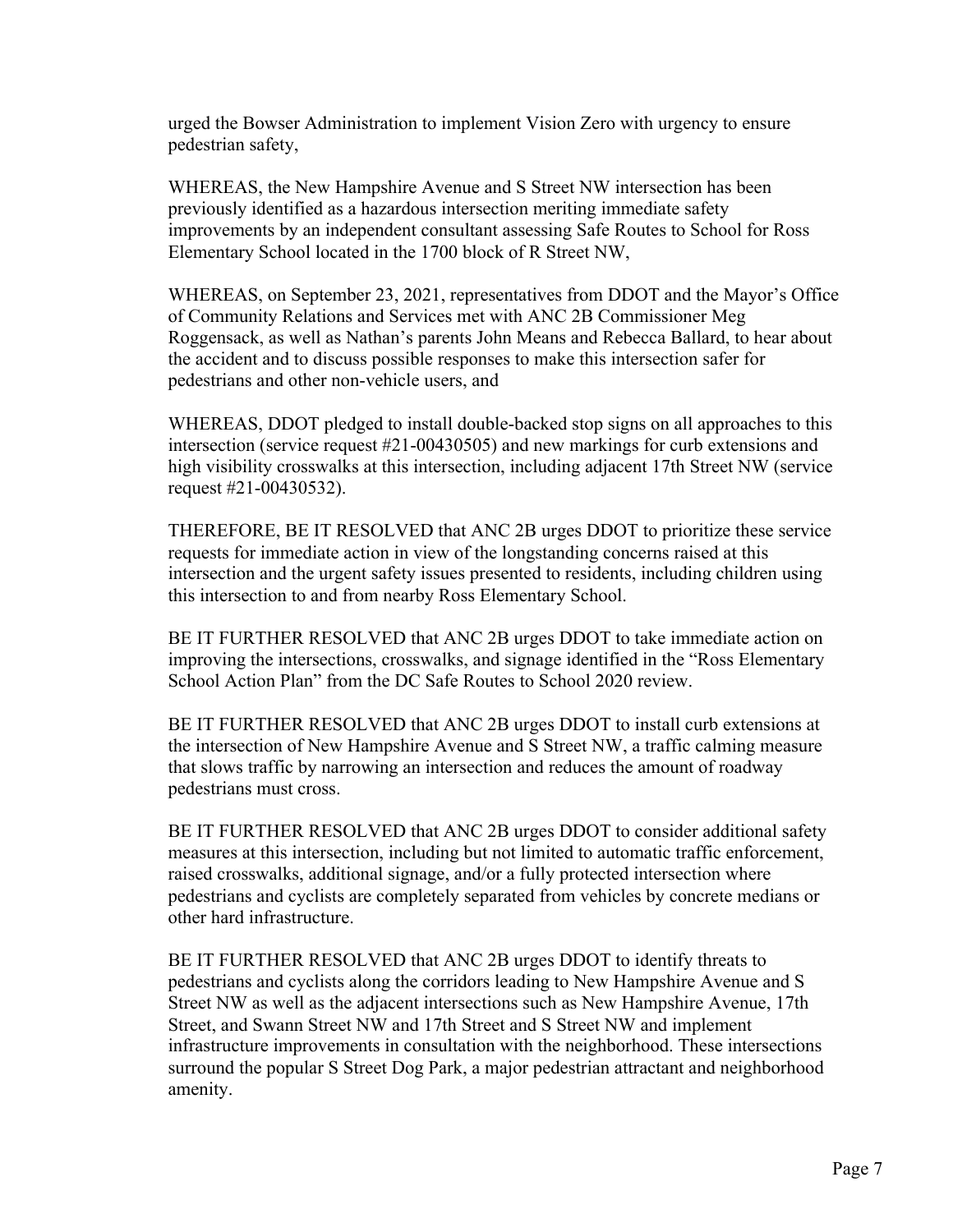BE IT FURTHER RESOLVED that ANC 2B urges DDOT to take measures to decrease illegal parking and reduce impacts from temporary use of public space such as construction vehicles and materials around the intersection of New Hampshire Avenue and S Street NW and the S Street Dog Park as illegal parking and construction contribute to dangerous pedestrian conditions such as blocking curb ramps, blocking intersections, and reducing line of sight for pedestrians, cyclists, and drivers.

Consideration of a Resolution Regarding the Proposed Extension of the DC Circulator's Dupont Circle – Georgetown – Rosslyn Route to U Street NW and Howard University

Commissioner Pasternak moved to adopt a proposed resolution regarding the matter. Commissioner Silverstein seconded the motion, which was voted on and passed (VOTES: 7-0- 0). The resolution reads as follows:

WHEREAS, ANC 2B has previously passed multiple resolutions (March 2019, October 2017, and November 2014) in support of extending DC Circulator service along U Street NW,

WHEREAS, the District Department of Transportation's (DDOT) Transit Development Plan (TDP) for the DC Circulator outlines a proposed extension of the Dupont Circle – Georgetown – Rosslyn route with a proposed implementation date in 2023,

WHEREAS, the TDP presented two different alignments for the eastern terminus of the new route, and

WHEREAS, ANC 2B believes that a proposal that best serves communities throughout the route is the best option.

THEREFORE, BE IT RESOLVED that ANC 2B echoes ANC 1B's resolution that expressed a "preference towards Alignment 2 because the proposed stops serve essential infrastructure in the neighborhood: Howard University Hospital and Shaw Howard University Metro Station" along with "an additional stop at the Whole Foods Market on Florida Avenue NW."

BE IT FURTHER RESOLVED that ANC 2B calls for a speedy implementation of this extension as more must be done to reduce the number of automobile trips taken in DC and this long-planned route enjoys broad community support.

BE IT FURTHER RESOLVED that ANC 2B suggests that DDOT considers adjusting the route to avoid Dupont Circle itself and instead use 20th Street NW and Q Street NW to better connect bus service to Metrorail and avoid congestion.

Consideration of a Resolution in Support of Solutions to Illegally Parked Scooters Blocking Sidewalks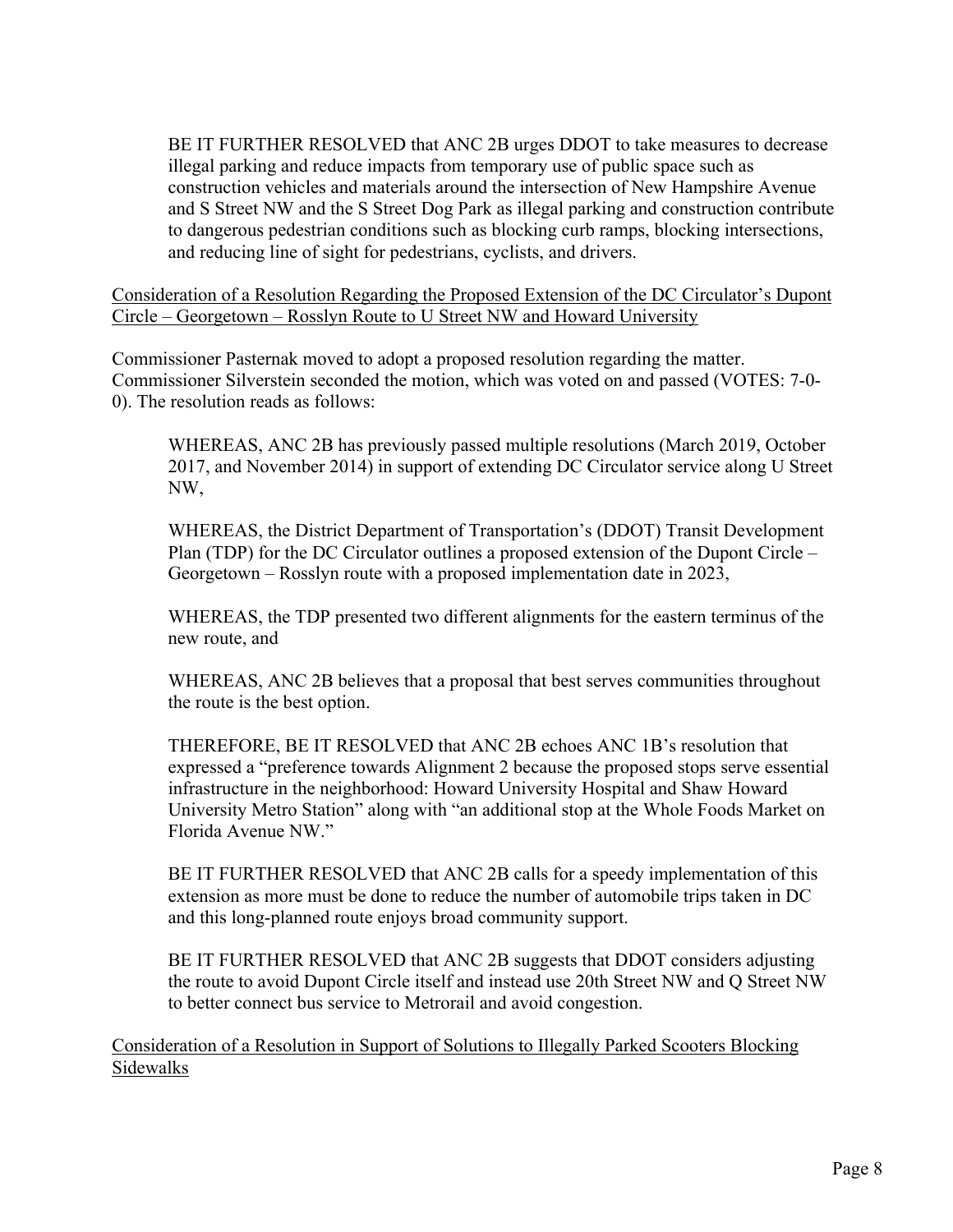Commissioner Pasternak moved to adopt a proposed resolution regarding the matter. Commissioner Silverstein seconded the motion, which was voted on and passed (VOTES: 7-0- 0). The resolution reads as follows:

WHEREAS, scooters and other dockless micromobility options provide an important transportation option and can help reduce reliance on taxis or other automobile trips,

WHEREAS, the District Department of Transportation (DDOT) has issued nearly 14,000 permits for these vehicles and the number of permits has increased,

WHEREAS, DDOT guidance requires at least five feet of clearance space on the sidewalk when parking a scooter or dockless bike,

WHEREAS, improperly parked vehicles present a serious safety hazard for people using the sidewalk, especially for individuals with vision impairment or other disability,

WHEREAS, providing access to allow people with visual impairment and other disabilities the ability to safely and fully live their lives is both a civil right and a human right, and is guaranteed by the Americans with Disabilities Act,

WHEREAS, the ubiquity of improperly parked vehicles suggests that the current regulatory framework is insufficient to mitigate the risk presented by improperly parked vehicles as even after the lock-to requirement was implemented problems persisted,

WHEREAS, micromobility corrals offer a dedicated space to store vehicles without impeding on the sidewalk space,

WHEREAS, more precise geofencing than what is currently deployed to prohibit parking in certain areas is commercially available, and

WHEREAS, users who improperly park are at risk of being fined but the commercial operators are subject to no financial risk for the danger created on sidewalks.

THEREFORE, BE IT RESOLVED that ANC 2B requests that the DC Council and DDOT consider additional approaches to address this issue including some of the solutions described in this resolution.

BE IT FURTHER RESOLVED that ANC 2B requests that DDOT shares data on compliance with the new lock-to requirement to evaluate if it becomes more successful over time and if additional facilities are needed to ensure its success.

BE IT FURTHER RESOLVED that ANC 2B supports identifying a clear point of contact for overall issues with the micromobility program.

BE IT FURTHER RESOLVED that ANC 2B supports using information on where vehicles within a specific fleet are parked as a factor in issuing future permits to